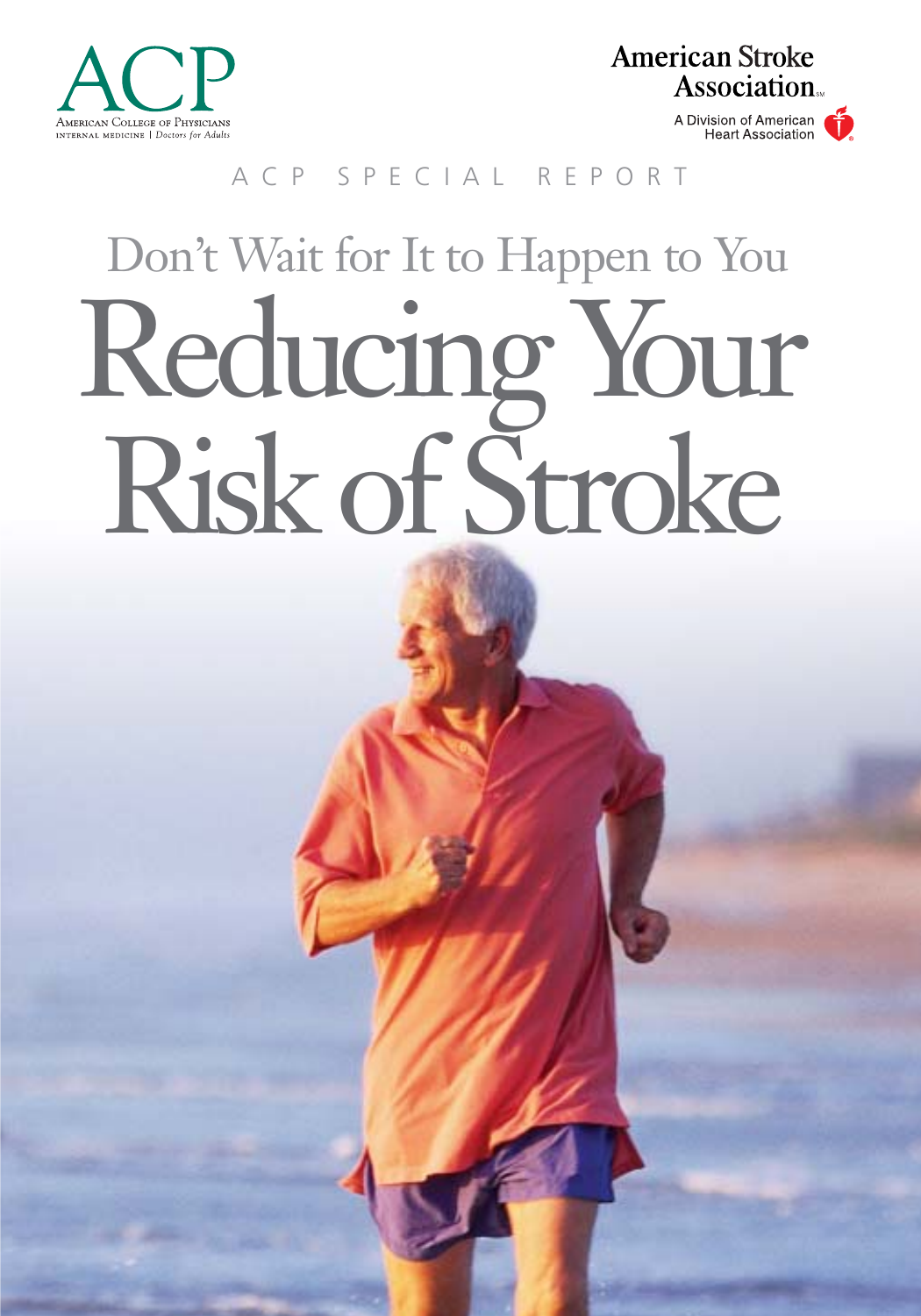# Living Well



#### **Together, you and your doctor can form a treatment plan to reduce your risk of stroke.**

Everyone needs to know about stroke because stroke can happen to anyone. Stroke, which restricts the flow of blood to the brain and in the brain, can disable or even kill you.

There are two kinds of stroke:

- Ischemic. A blood vessel leading to the brain or in the brain becomes narrowed or blocked, cutting off the blood flow. This is the most common type, accounting for approximately 88 percent of all strokes.
- Hemorrhagic. A blood vessel in or near the brain bursts, causing bleeding and stopping the oxygen supply to the surrounding areas of the brain.

The good news is that you can prevent most strokes by controlling your risks, the biggest one being high blood pressure. By working with your health care team, you can learn what your risks are, how to reduce them through lifestyle changes, and what to do when you have symptoms of stroke. Read on to learn more.

To learn more about stroke, talk to your doctor, use this guide, go to **www.StrokeAssociation.org** and **www.nih.gov,** or call **1-888-4-STROKE**.

| <b>Knowing the Risk Factors</b><br>page 3 |            |
|-------------------------------------------|------------|
| <b>Inside Your Body</b>                   | page 4     |
| <b>Taking Charge</b>                      | page 5     |
| <b>A Better Lifestyle</b>                 | page 6     |
| <b>Steps to Prevention</b>                | page 7     |
| <b>Doctors for Adults</b>                 | back cover |

This ACP Special Report on stroke is made possible by the American College of Physicians and the American Stroke Association. **www.acponline.org 1-800-523-1546 www.StrokeAssociation.org 1-888-4-STROKE**



©2003 The StayWell Company 407 Norwalk St., Greensboro, NC 27407 www.StayWell.com All rights reserved.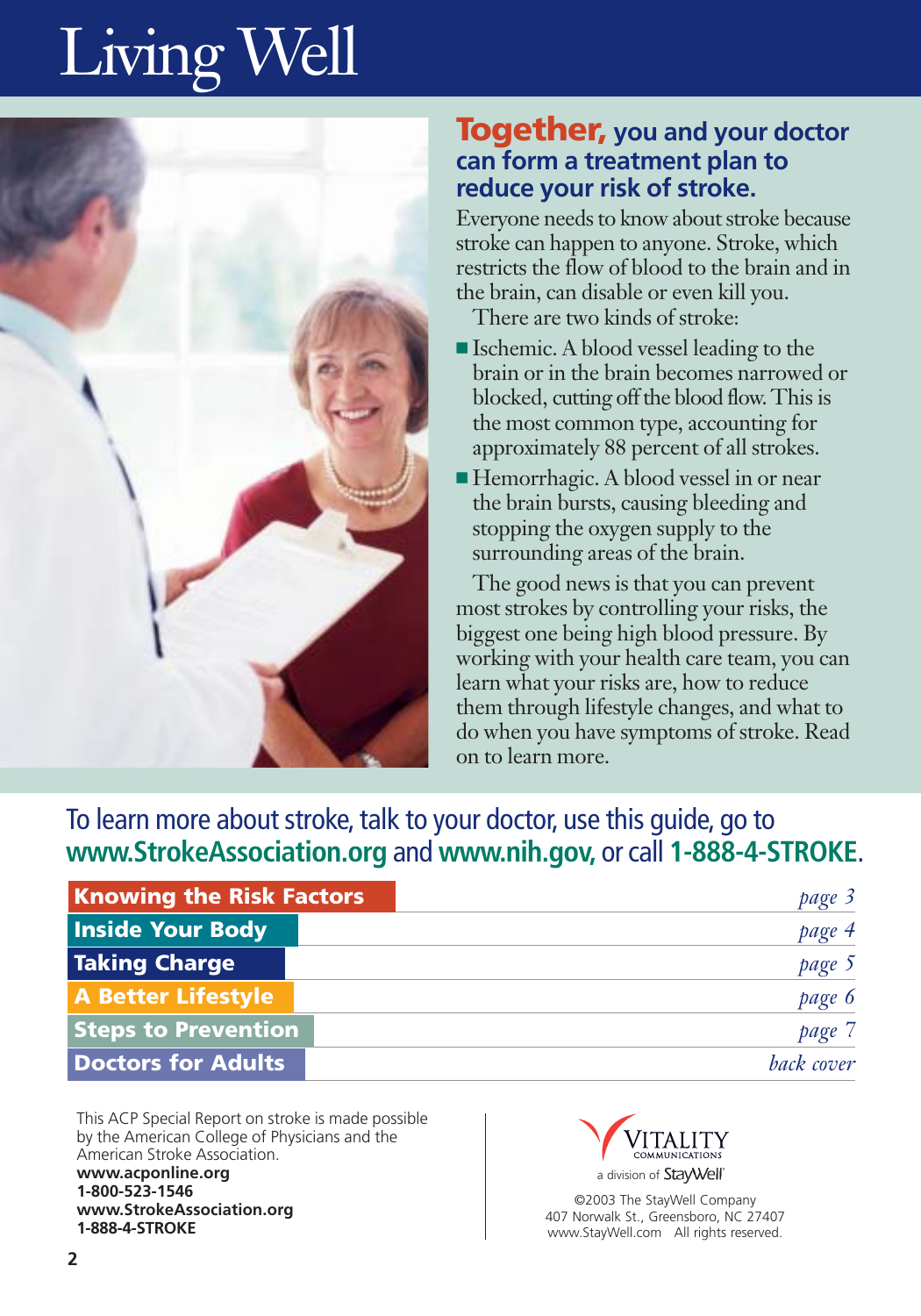# Knowing the **RISK FACTORS**

# What are the Chances?

**By learning your risk factors, you and your doctor can devise a plan to reduce your chances of having a stroke.**



Risk factors are things that make you more likely to have a health problem. You are at risk for a stroke if you have high blood pressure. But your risk is even greater if you have high blood pressure and you're older than age 50. Use the quiz below to learn your risk factors for stroke. The more "yes" answers you have, the higher your risk and the more potential dangers you will encounter.

#### **Check if your answer is "yes":**

- ❑ Do you smoke?
- ❑ Do you have high blood pressure?
- ❑ Do you have high cholesterol?
- ❑ Do you have atrial fibrillation?
- ❑ Do you have diabetes?
- ❑ Are you African-American?
- ❑ Are you older than 50?
- ❑ Are you overweight?
- □ Do you walk or exercise fewer than three times a week?
- ❑ Do you often eat greasy, fried, or salty foods?
- ❑ Do you have more than two alcoholic drinks a day?
- ❑ Have your mother, father, sister, brother or grandparent had a stroke; or your father or brother had a heart attack before age 55; or your mother or sister had a heart attack before age 65?
- ❑ Have you been told that you have carotid artery disease, or have had a stroke or TIA (transient ischemic attack); or have a disease of the leg arteries, a high red blood cell count, or sickle cell anemia?

**Be a champion of your own health—talk with your doctor about stroke risk.**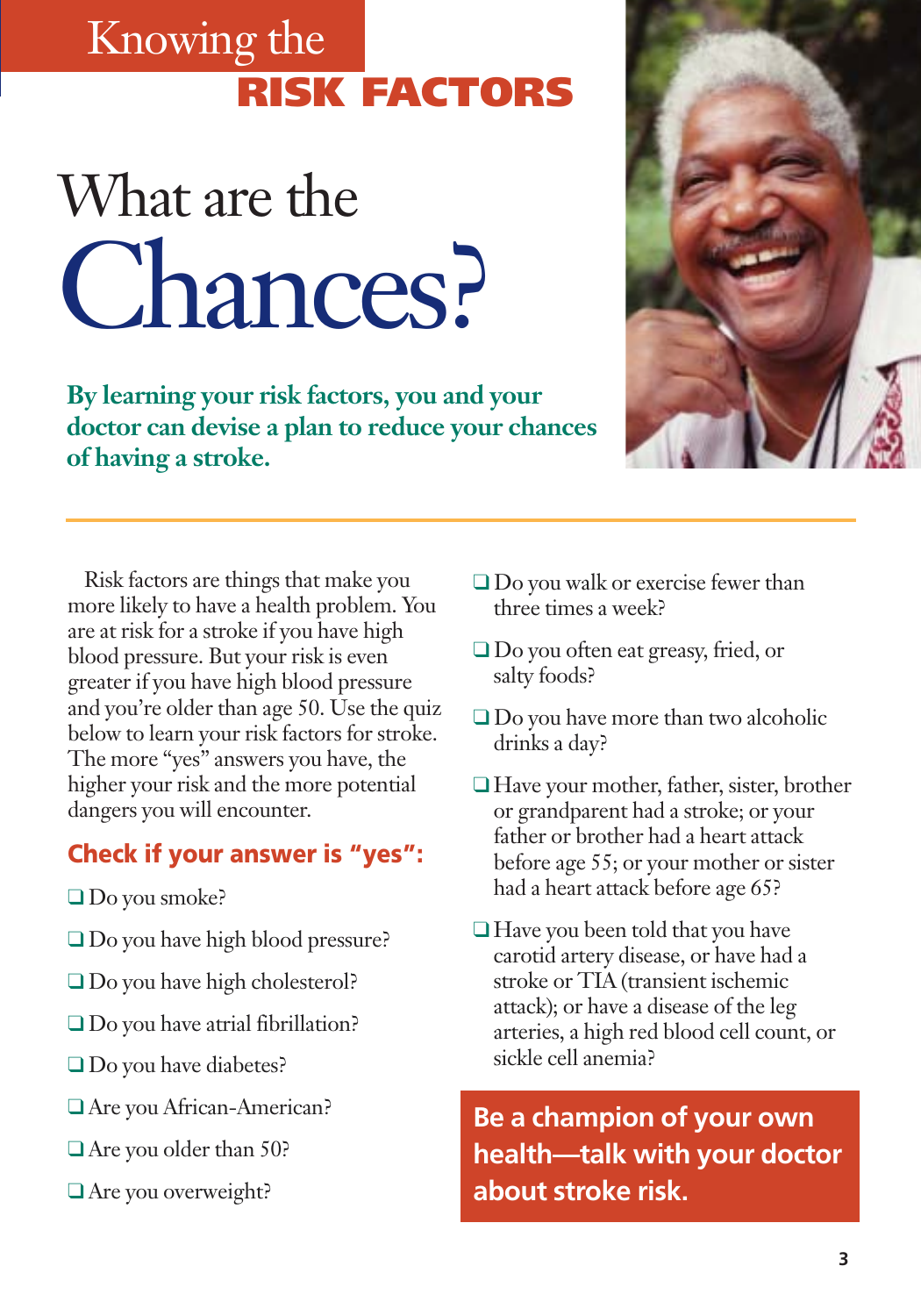## Inside Your **BODY**

# How the Damage is Done

**Once you know what your risk factors are, you can find out how they increase the likelihood for stroke. Most raise your level of risk by damaging your blood vessels. Work with your health care provider to learn about ways to reduce your risk of having a stroke.**

#### **High Blood Pressure**

High blood pressure is called the "silent killer" because it often has no symptoms. Normal blood pressure moves blood smoothly throughout your body. High blood pressure damages blood vessels—including those in the brain and the carotid arteries in the neck that supply your brain.

#### **Elevated Cholesterol Levels**

Cholesterol is a fatty substance that your body needs to make cells. But when you have too much cholesterol, it builds up in the inner walls of arteries along with other substances. This buildup is called plaque. Over time, plaque can reduce the blood's flow through the artery. Plaques can become fragile and rupture, causing blood clots to form and block blood flow. If a clot blocks a blood vessel that feeds the brain, it causes a stroke.

#### **Atrial Fibrillation**

With atrial fibrillation, the upper chambers (atria) of the heart beat rapidly and unevenly. This makes it hard for the heart to pump all the blood out of the upper chambers. The blood that remains can form clots. If a clot breaks loose, it can block a vessel that supplies blood to the brain.

#### **Diabetes**

Diabetes makes the body less able to use sugars and fats. Left untreated, diabetes damages blood vessels throughout the body—including those in the neck and the brain. This greatly increases the risk of stroke.

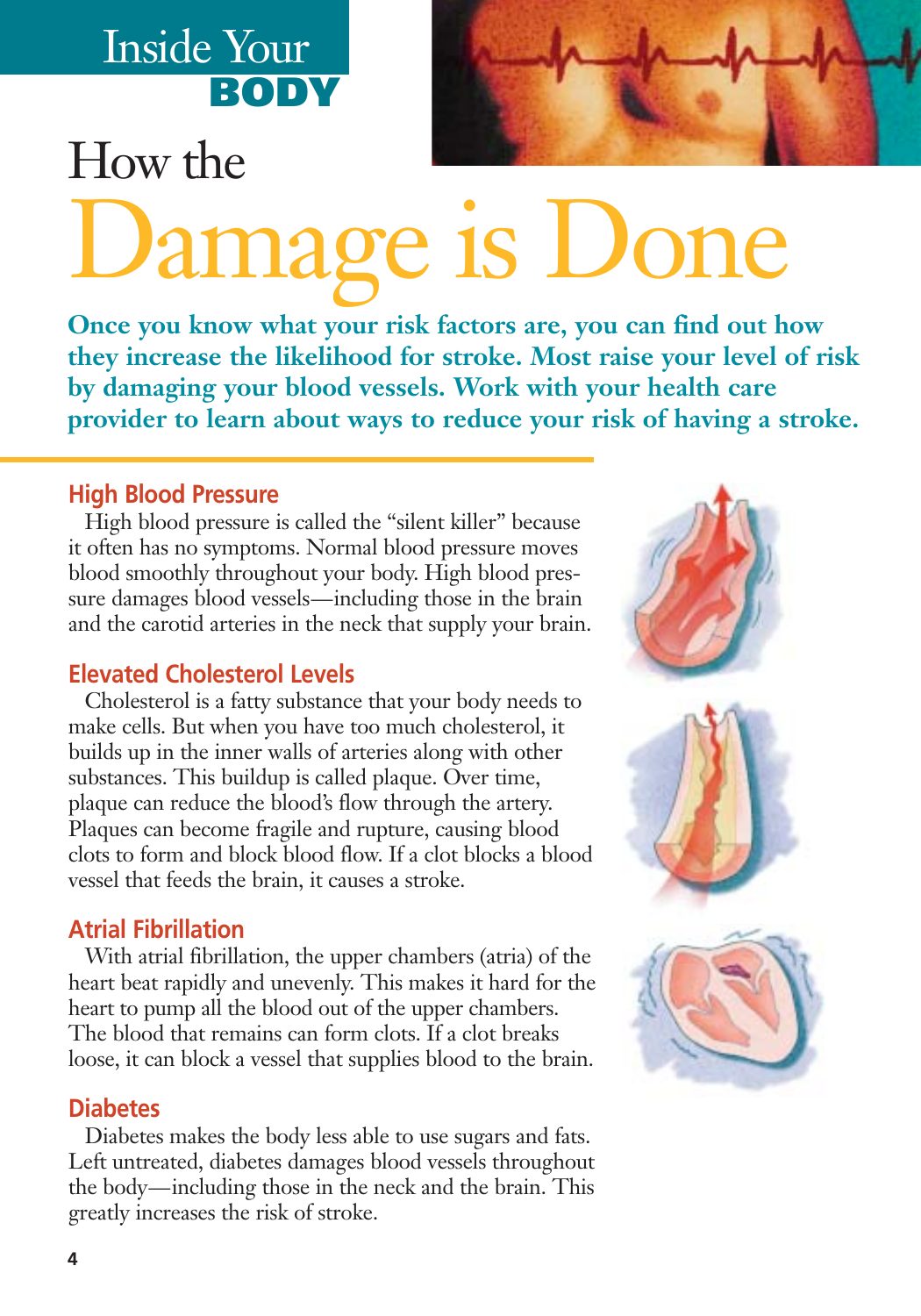

# If Stroke Strikes

**Be sure you know what the symptoms of stroke are. Be prepared to get medical help quickly if you have symptoms—even if they last for only a few seconds. The effects of a stroke are serious. But fast treatment may result in a better recovery.**



#### **Fast Action Limits Damage**

If you think you are having a stroke, get medical help immediately. For certain types of stroke and under special conditions, the timely administration of a "clot buster" drug can help dissolve blood clots and restore blood flow. This may save brain tissue affected by the attack and reduce the amount of permanent damage. This drug should never be used for hemorrhagic stroke.

## **Know the Symptoms**

Most symptoms of stroke come on suddenly. If you notice the following symptoms, don't wait. **Call 911 immediately if you have SUDDEN:**

- **Weakness or numbness of the face, arm, or leg, especially on one side of the body**
- **Confusion, trouble speaking or understanding**
- **Trouble seeing in one or both eyes**
- **Trouble walking, dizziness, loss of balance or coordination**
- **Severe headache with no known cause**

**Learn to recognize a stroke and act quickly because time lost is brain lost.**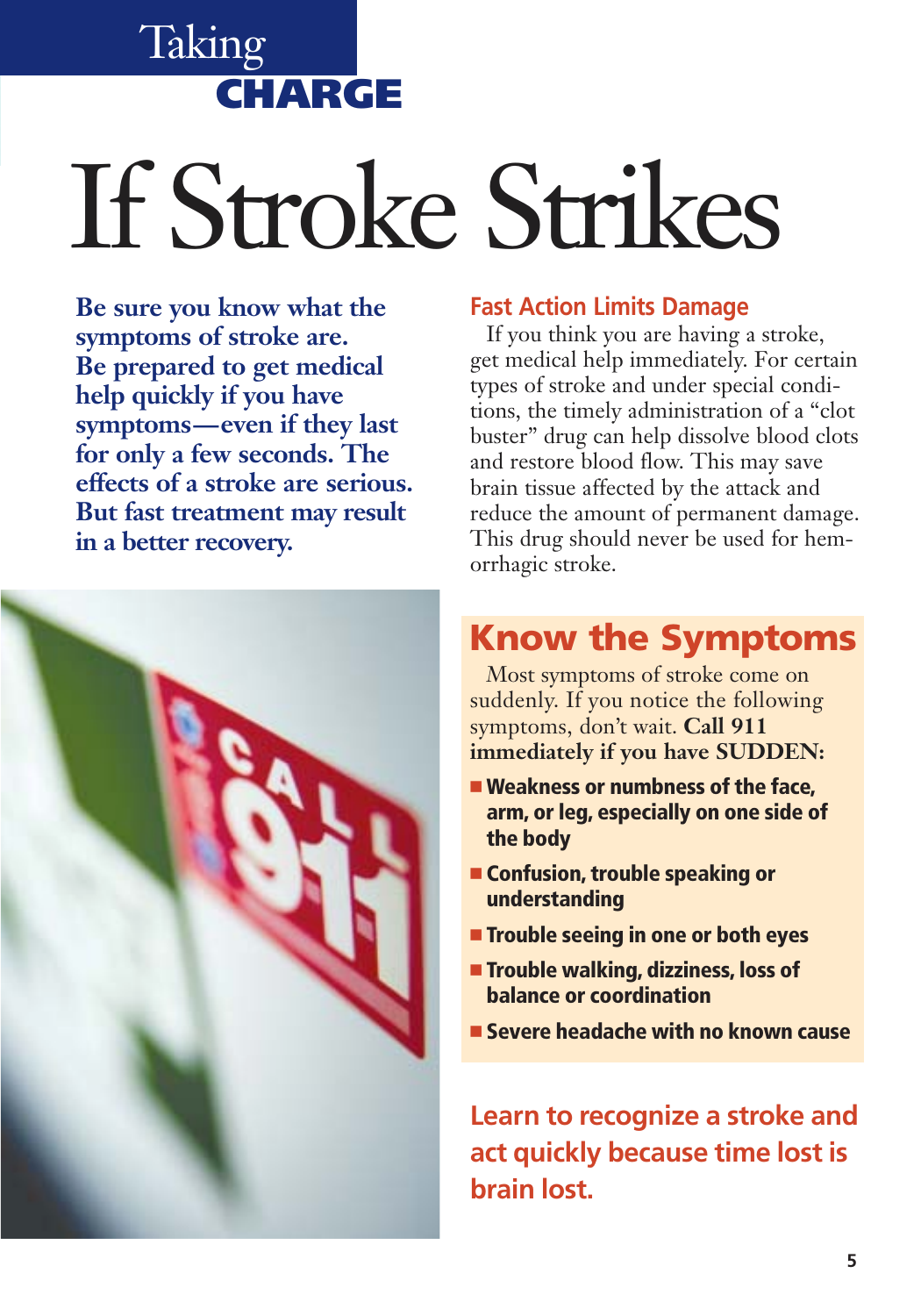# A Better **LIFESTYLE** Making Healthy Choices

**There is a lot you can do to help prevent stroke. Watching what you eat and being physically active are high on the list. They'll help you feel better, too. In many cases, living a healthy lifestyle reduces the need for medical treatment. Try your best to make healthy choices.** 

#### **Eat Healthy Foods**

Changing your diet results in healthy rewards. Eating less saturated fat and cholesterol may lower the cholesterol levels in your blood.

#### *Make These Healthy Choices:*

- Eat at least five servings daily of fruits and vegetables.
- Switch to low-calorie, low-fat snacks.
- When you must use oil or fat, use canola, safflower, and olive oils.
- Don't add salt to the food you eat.
- Choose skinless chicken, turkey, fish, and lean red meats.
- Bake, boil, or broil instead of frying.

#### **Keep a Healthy Weight**

Do you weigh more than you should? If you do, your body may be turning excess fat and cholesterol into plaque. These plaques in your blood vessels can reduce blood flow to your brain. Extra weight



can also make your heart work harder, raising your blood pressure. By losing weight, you may reduce both risk factors at the same time.

#### **Move More**

To lose weight, your body needs to burn more calories than it takes in. Exercise is a good way to burn up calories and help shed extra pounds. It also helps your heart and blood vessels work better. Enjoy moderate intensity physical activity for at least 30 minutes most days.

#### *Try these easy forms of physical activity:*

- ■Dance.
- Walk—it's one of the best forms of exercise. Try joining a mall-walkers club or take a walk during your lunchtime at work.
- Swim or ride a bicycle.

Check with your doctor before starting any exercise program.

#### **Limit Alcohol Intake**

Don't have more than two alcoholic drinks a day if you are a man or one if you are a woman. Too much alcohol may raise the cholesterol level in your blood. Drinking too much also increases blood pressure and adds calories to your diet.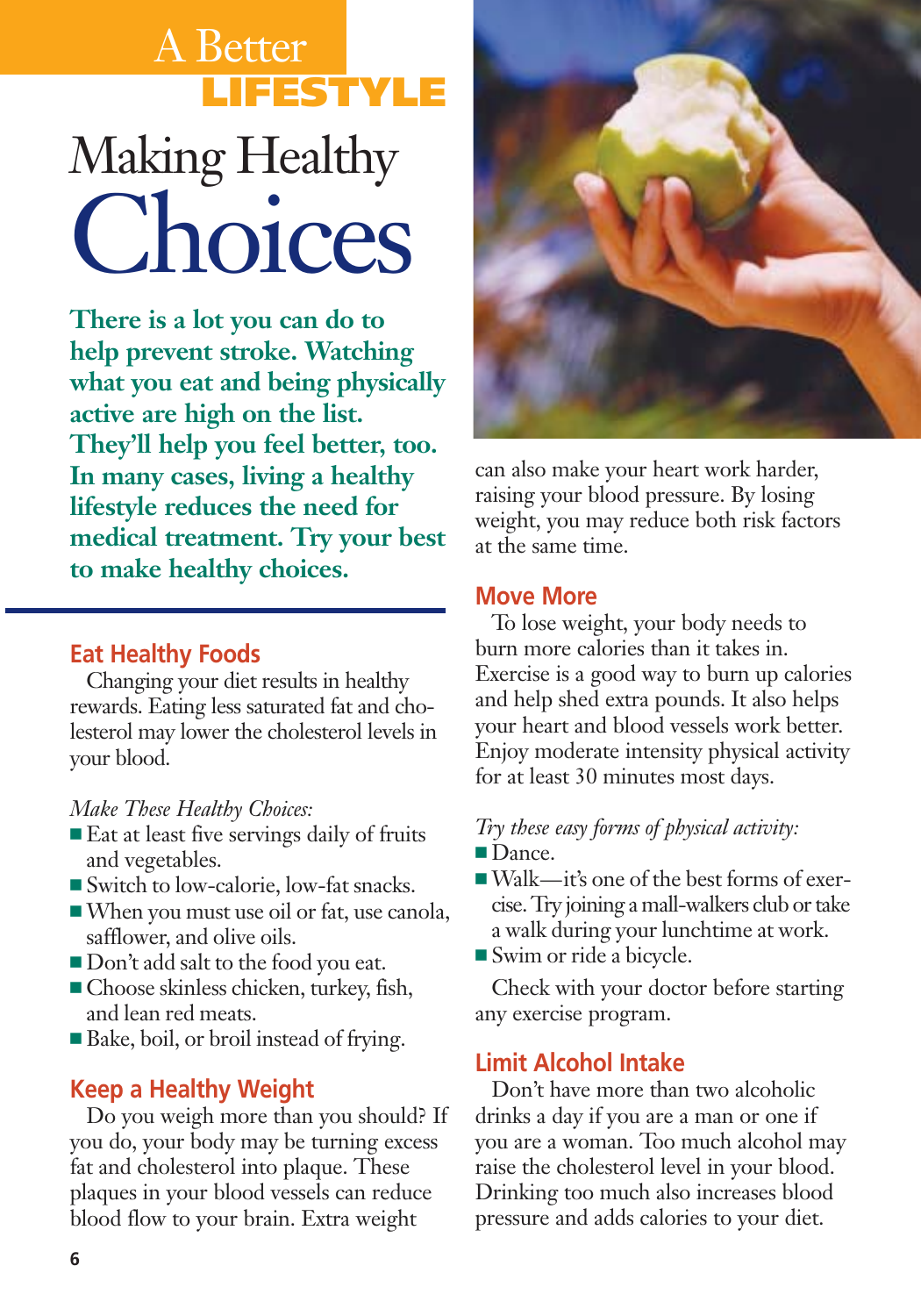## Steps to **PREVENTI**

# The Best Treatment



**The consequences of stroke can be severe, so preventive measures become the main line of defense against the conditions that invite stroke.**

The most effective treatment for stroke is to prevent it from happening in the first place. Research shows you can greatly reduce your chances of stroke by getting your risk factors (see page 3) under control—and keeping them under control. These steps can help you prevent stroke, even if you have already had one.

#### **Blood Pressure**

High blood pressure is the top risk factor for stroke. If you have high blood pressure, follow your doctor's recommendations for lifestyle changes and medications. Many people with mildly high readings (prehypertension) can lower them by simply altering the way they live, such as improving diet and increasing physical activity. Otherwise, stay on any medication your doctor prescribes.

#### **Smoking**

If you smoke, quit. Smoking is a major preventable risk factor for stroke. The nicotine and carbon monoxide in cigarette smoke hurt the cardiovascular system by damaging and narrowing blood vessels,

and causing blood to clot. Quitting smoking is tough, but it's worth it.

#### **Aspirin**

Studies show that aspirin and other kinds of anti-platelet medicines help people at high risk of stroke prevent an attack. By interfering with the blood's ability to clot, they can play an important role in prevention. The American Heart Association recommends aspirin for people who have already suffered stroke. But no one should start aspirin therapy without first consulting a doctor.

#### **Preventive Procedures**

Carotid endarterectomy is surgery to remove a blockage from the carotid artery in the neck. Balloon angioplasty and steel stents also are used to open blockages in the artery.

#### **Medications**

Whether you are taking medicine for high blood pressure, as a preventive measure against stroke, or to prevent the recurrence of stroke, keep taking it and follow your doctor's advice.

The American Stroke Association, a division of the American Heart Association, is solely focused on reducing disability and death from stroke through research, education, fund-raising and advocacy.The American Heart Association spends more money on stroke research and programs than any other organization except the federal government. For more information on stroke, visit **www.StrokeAssociation.org** or call **1-888-4-STROKE**.